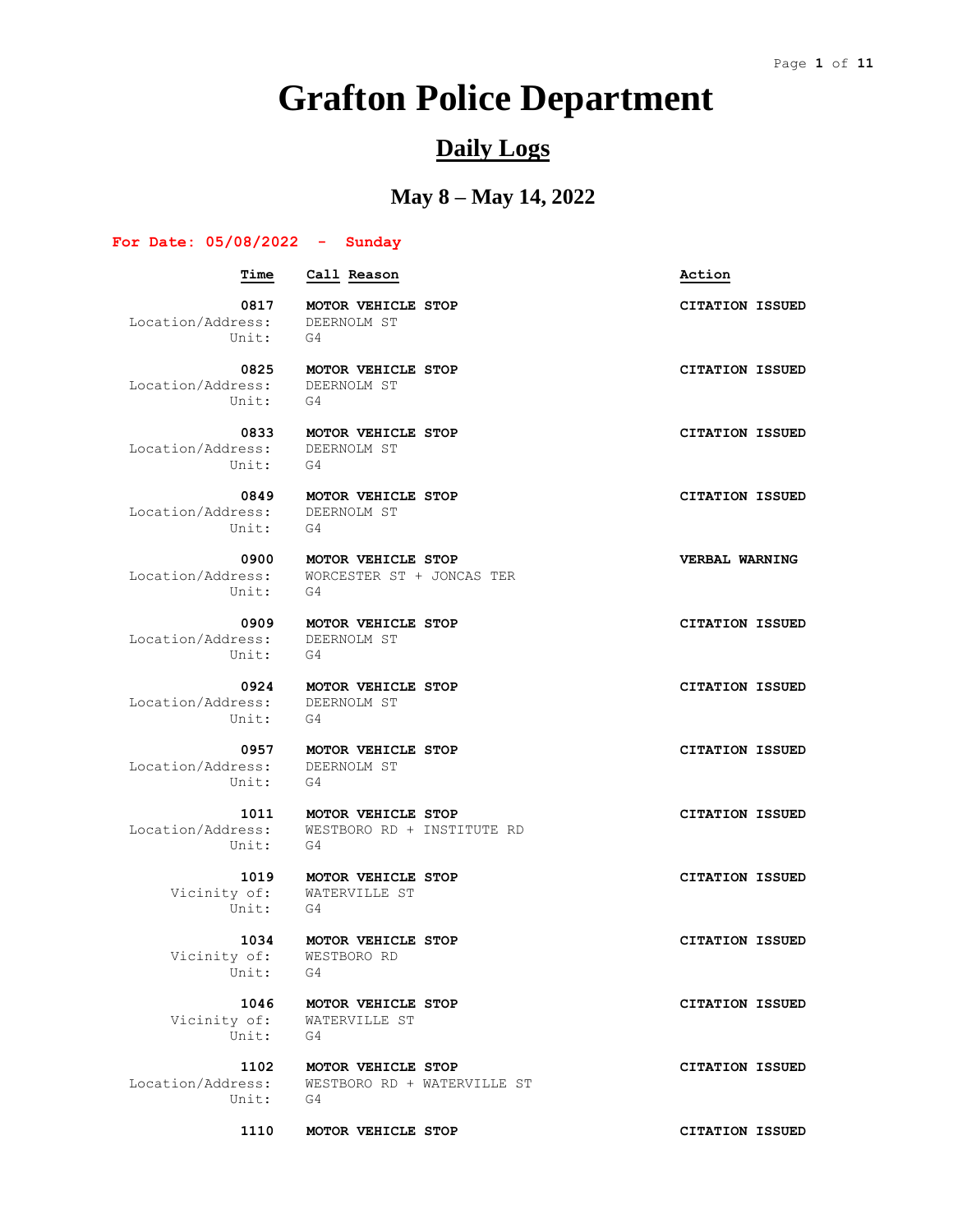Location/Address: WESTBORO RD Unit: G4  **1154 ALARM - BURGLAR ACCIDENTAL/DEFECT ALARM** Location/Address: BRIGHAM HILL RD Unit: G12 1334 **ASSIST OTHER AGENCY SERVICES RENDERED**  Location/Address: JANET CIR Fire Unit: CR1-Command-CAR 1 FIRE CHIEF Fire Unit: CR2-Command-CAR 2 Fire Unit: EN1-Pumper-ENGINE 1

 **1401 WELL BEING CHECK SERVICES RENDERED** Location/Address: CHRISTOPHER DR Unit: G12 Unit: G10

 **1450 ACCIDENT - HIT & RUN INVESTIGATED** Location/Address: JOHN DR Unit: G4

 **1630 FOLLOW UP INVESTIGATED** Location/Address: PROVIDENCE RD Unit: G4

 **1728 ACCIDENT - PERSONAL INJURY REMOVED TO HOSPITAL**

 Location/Address: MILL ST EMS Unit: GRALS-GRAFTON ALS Unit: G4 Unit: G3

 Refer To Summons: 22-58-AR Charges: NEGLIGENT OPERATION OF MOTOR VEHICLE STOP/YIELD, FAIL TO MARKED LANES VIOLATION SPEEDING RATE OF SPEED EXCEEDING POSTED LIMIT

 **1806 ASSIST OTHER POLICE DEPT REFERRED TO OTHER AGENCY**

Vicinity of: [MI] MILLBURY AVE

Location/Address:

**2106 LOST OR FOUND ARTICLE**<br> **INFO RECORDED**<br> **INFO RECORDED** 

Unit: G4

 **2203 ASSIST OTHER POLICE DEPT SERVICES RENDERED** Location/Address: [NO] PROVIDENCE RD

#### **For Date: 05/09/2022 - Monday**

 Location/Address: WORCESTER ST Unit: G10

 **0115 PATROL OBSERVATION SERVICES RENDERED**

0606 **MOTOR VEHICLE STOP CITATION ISSUED**  Location/Address: PROVIDENCE RD + DEPOT ST Unit: G9

 Location/Address: FLINT POND DR Unit: G10

Unit: G12

Location/Address: BARBARA JEAN ST

 **0648 MISSING/LOST PERSON SERVICES RENDERED**

 **0759 VANDALISM SERVICES RENDERED**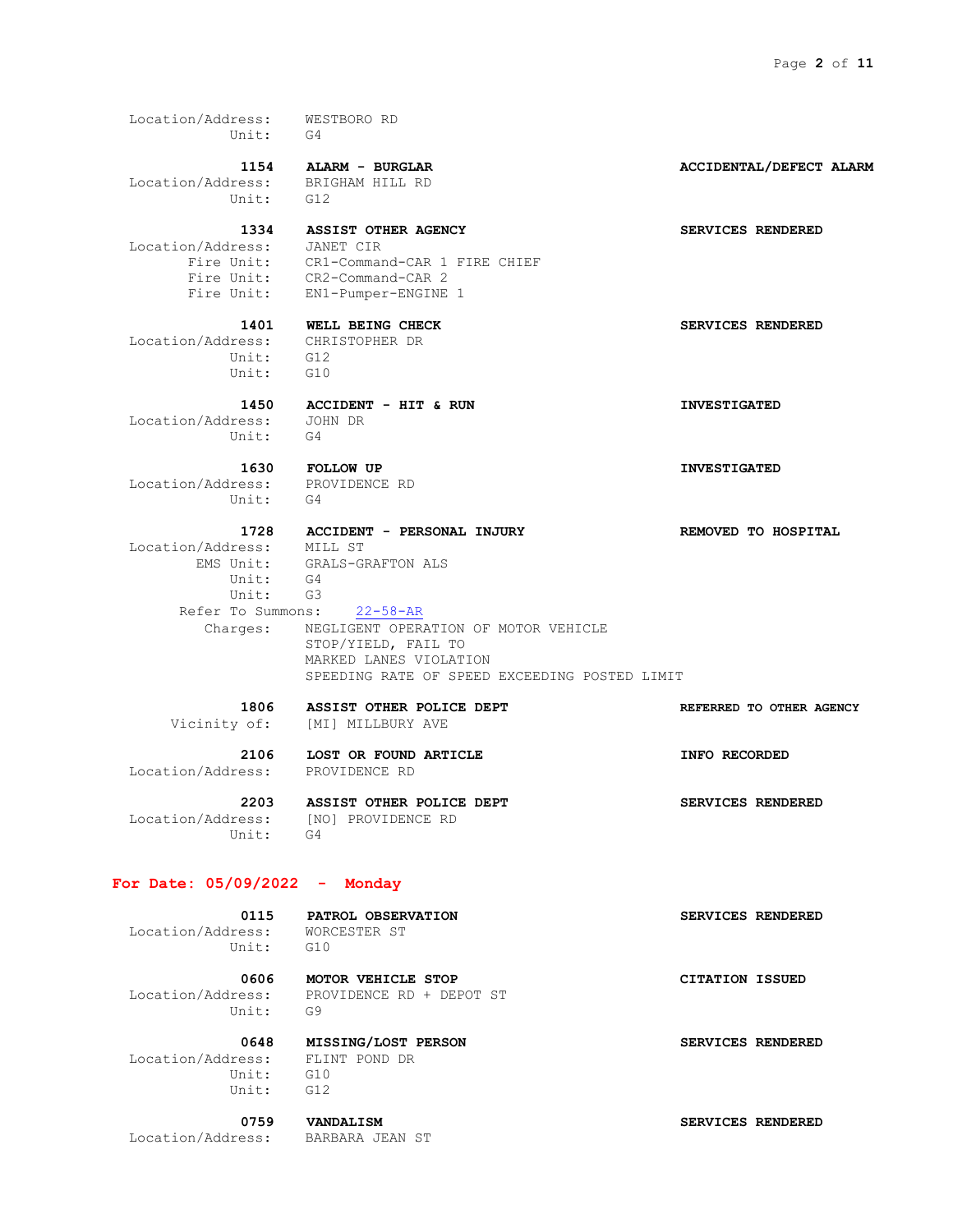Location/Address: [OA] PLAIN ST

 Location/Address: [GR 5550] WORCESTER ST Unit: G12

 Location/Address: [GR 5460] OLD WESTBORO RD Fire Unit: CR1-Command-CAR 1 FIRE CHIEF Fire Unit: EN2-Pumper-ENGINE 2

 **1020 FOLLOW UP SERVICES RENDERED**

 Location/Address: [GR 9242] PROVIDENCE RD Unit: G12

 **1056 FOLLOW UP INVESTIGATED** Location/Address: [GR 2362] BARBARA JEAN ST Unit: G10

 Location/Address: CARROLL RD Unit: G12

 Location/Address: [GR 3020] UPTON ST Unit: G12

Location/Address: PROVIDENCE RD + PLEASANT ST Unit: G12

 Location/Address: [GR 5425] PROVIDENCE RD Unit: G12

 Location/Address: BERNARD RD Fire Unit: CR1-Command-CAR 1 FIRE CHIEF Fire Unit: EN1-Pumper-ENGINE 1

 Location/Address: GRIST MILL RD Unit: G10

 Location/Address: MILFORD RD Unit: G4

 Location/Address: MILFORD RD Unit: G4

 Location/Address: DEERNOLM ST Unit: G8 Unit: G4

Unit: G4

 **1814 ACCIDENT - NO INJURIES INVESTIGATED** Location/Address: [GR 0757] MILLBURY ST

 **1835 LOST OR FOUND ARTICLE INFO RECORDED**

 **0838 ACCIDENT - NO INJURIES REFERRED TO OTHER AGENCY**

 **0948 ERRATIC OPERATOR SERVICES RENDERED**

 **1007 ALARM - FIRE - RESIDENTIAL ACCIDENTAL/DEFECT ALARM**

 **1134 WELL BEING CHECK SERVICES RENDERED**

 **1242 MOTOR VEHICLE STOP VERBAL WARNING**

 **1333 MOTOR VEHICLE STOP CITATION ISSUED**

 **1345 MONITORING TRAFFIC SERVICES RENDERED**

 **1422 FIRE - OTHER/MISC SERVICES SERVICES RENDERED**

 **1446 FOLLOW UP SERVICES RENDERED**

 **1701 MOTOR VEHICLE STOP CITATION ISSUED**

 **1713 MOTOR VEHICLE STOP CITATION ISSUED**

 **1803 SUSPICIOUS AUTO INVESTIGATED**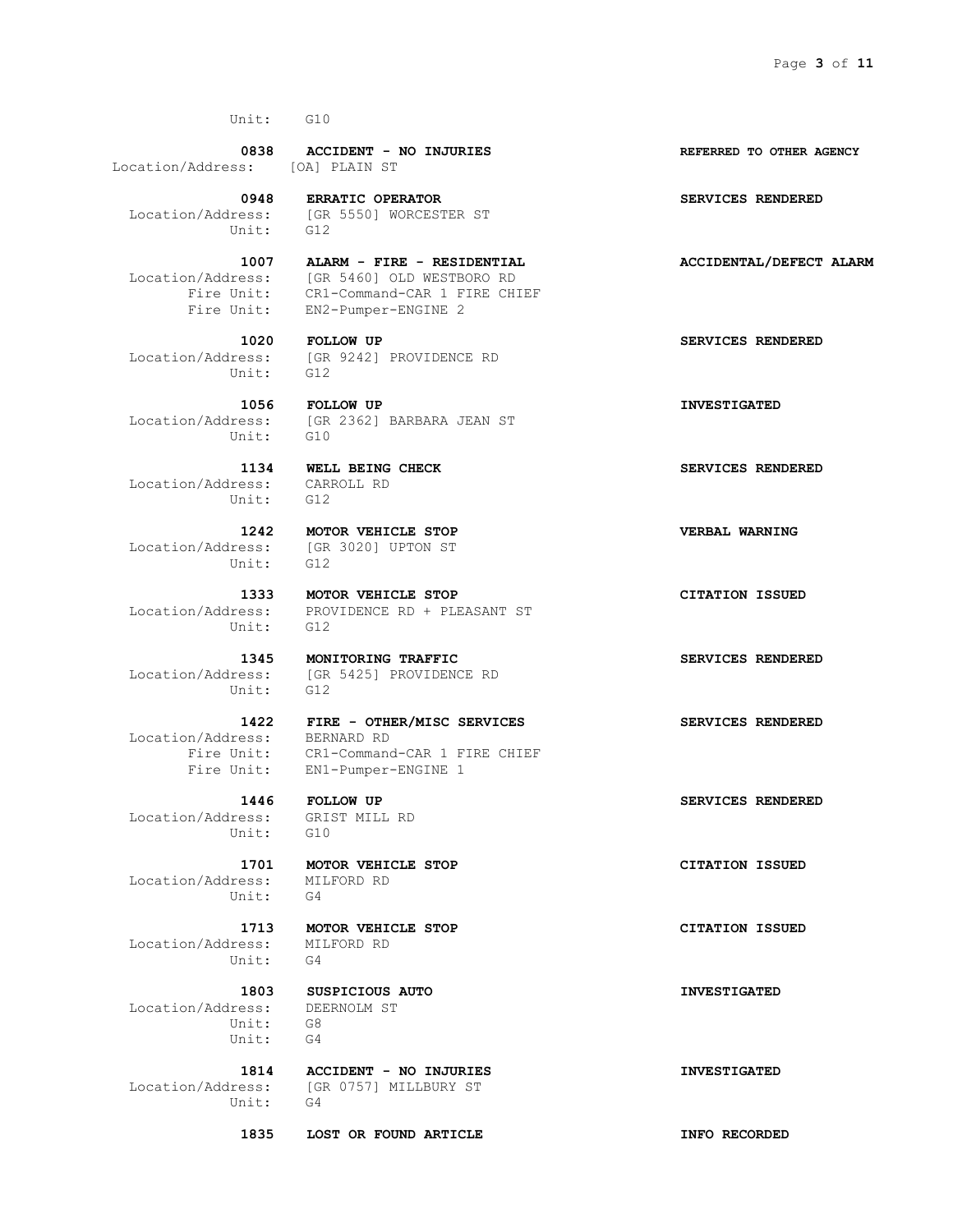Location/Address: [GR 1945] MAGILL DR

 **1900 ASSIST PUBLIC SERVICES RENDERED** Location/Address: [GR 5343] PROVIDENCE RD

#### **For Date: 05/10/2022 - Tuesday**

 **0013 ALARM - BURGLAR SERVICES RENDERED** Location/Address: [GR 9094] WORCESTER ST Unit: G12

 **0231 SUSPICIOUS AUTO SERVICES RENDERED** Location/Address: HIGH ST Unit: G10

 **0259 AMBULANCE - MEDICAL REFERRED TO OTHER AGENCY** Location/Address: [MI] OAKES CIR

 **0314 SUSPICIOUS AUTO SERVICES RENDERED** Location/Address: [GR 49] PINE ST Unit: G11 Unit: G12

#### **0535 RADAR ASSIGNMENT CITATION ISSUED**

 Location/Address: WORCESTER ST Unit: G11 Unit: G10 Refer To Summons: 22-59-AR Charges: SPEEDING RATE OF SPEED EXCEEDING POSTED LIMIT UNLICENSED OPERATION OF MV

 **0542 MOTOR VEHICLE STOP CITATION ISSUED** Location/Address: MILLBURY ST Unit: G9

 **0554 MOTOR VEHICLE STOP CITATION ISSUED** Location/Address: OLD WESTBORO RD Unit: G12

 **0817 MOTOR VEHICLE STOP CITATION ISSUED** Location/Address: [GR 463] PROVIDENCE RD

 Unit: G13  **0836 PARKING VIOLATION SERVICES RENDERED**

Location/Address: [GR 5421] PROVIDENCE RD

 **1104 TRAFFIC CONTROL CITATION ISSUED** Unit: G11

Vicinity of: [GR 4649] GRAFTON COM + UPTON ST

 Location/Address: ALFALFA DR Unit: G12

**1338 MOTOR VEHICLE LOCKOUT SERVICES RENDERED** 

 **1350 MOTOR VEHICLE STOP CITATION ISSUED** Location/Address: [GR 7867] MILFORD RD Unit: G12

 **1514 MOTOR VEHICLE STOP VERBAL WARNING** Location/Address: MILFORD RD Unit: G4

Location/Address: MILFORD RD

 **1525 MOTOR VEHICLE STOP VERBAL WARNING**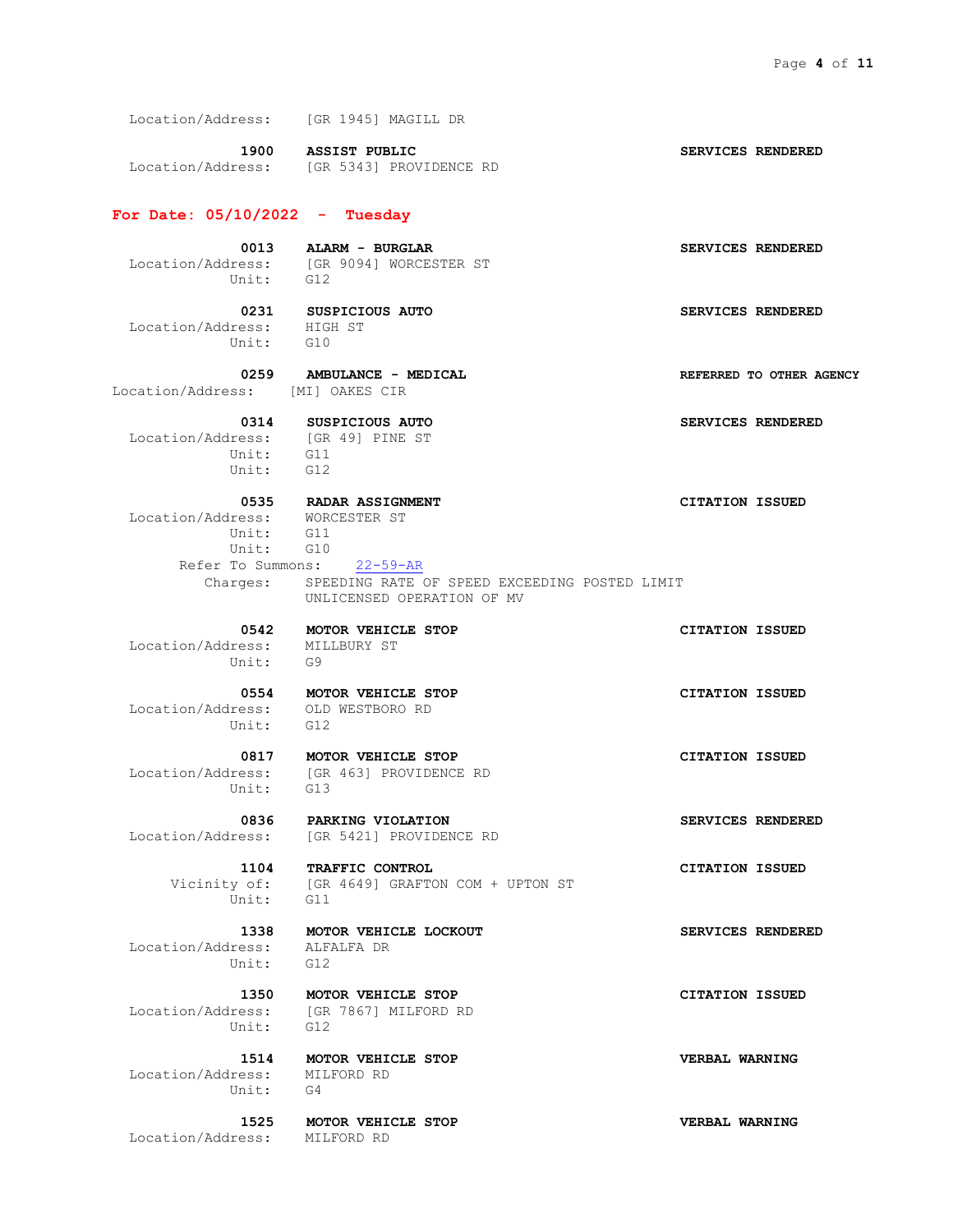**1648 ACCIDENT - NO INJURIES INVESTIGATED** Vicinity of: WORCESTER ST

Unit: G4

- **1700 ASSIST OTHER AGENCY REFERRED TO OTHER AGENCY** Location: TOWN OF WEBSTER
	- **1710 ASSAULT NO SERVICE REQUIRED**
	- Location/Address: [GR 5343] PROVIDENCE RD
	- **1821 ASSAULT INVESTIGATED** Location/Address: [GR 9036] WORCESTER ST
	- Location/Address: ELIZABETH ST

 **1933 FIRE - ILLEGAL BURNING SERVICES RENDERED** Fire Unit: CR2-Command-CAR 2 Fire Unit: BRUSH1-Brush-BRUSH 1

Location/Address: [UP] OAK KNOLL LN

 **2053 FIRE - MUTUAL AID SERVICES RENDERED** Fire Unit: EN5-Tanker-ENGINE 5 TANKER/PUMPER Fire Unit: CR1-Command-CAR 1 FIRE CHIEF

 **2100 WELL BEING CHECK INVESTIGATED** Location/Address: WOODSIDE DR Unit: G8 Unit: G11

#### **For Date: 05/11/2022 - Wednesday**

 **0159 SUSPICIOUS AUTO SERVICES RENDERED** Location/Address: [GR 2324] WORCESTER ST Unit: G9

 **0724 MOTOR VEHICLE STOP ARREST - SUMMONS** Location/Address: WORCESTER ST + HILLSIDE AVE Unit: G12 Refer To Summons: 22-60-AR Charges: REGISTRATION SUSPENDED, OP MV WITH UNINSURED MOTOR VEHICLE

Location/Address: Unit: G12

 **0819 WARRANT SERVICE SERVICES RENDERED**<br>
SERVICES RENDERER RD

Unit: G11

#### **0944 FIRE - MUTUAL AID SERVICES RENDERED**

Location/Address: [UP] MAPLE AVE

 Fire Unit: CR1-Command-CAR 1 FIRE CHIEF Fire Unit: EN1-Pumper-ENGINE 1

#### **0948 LARCENY / THEFT REFERRED TO OTHER AGENCY**

Location/Address: EAST ST Unit: G12

 **1027 FIRE - MOTOR VEHICLE INVESTIGATED** Location/Address: MASS PIKE E Fire Unit: EN5-Tanker-ENGINE 5 TANKER/PUMPER Fire Unit: CR1-Command-CAR 1 FIRE CHIEF EMS Unit: GRALS-GRAFTON ALS Fire Unit: EN2-Pumper-ENGINE 2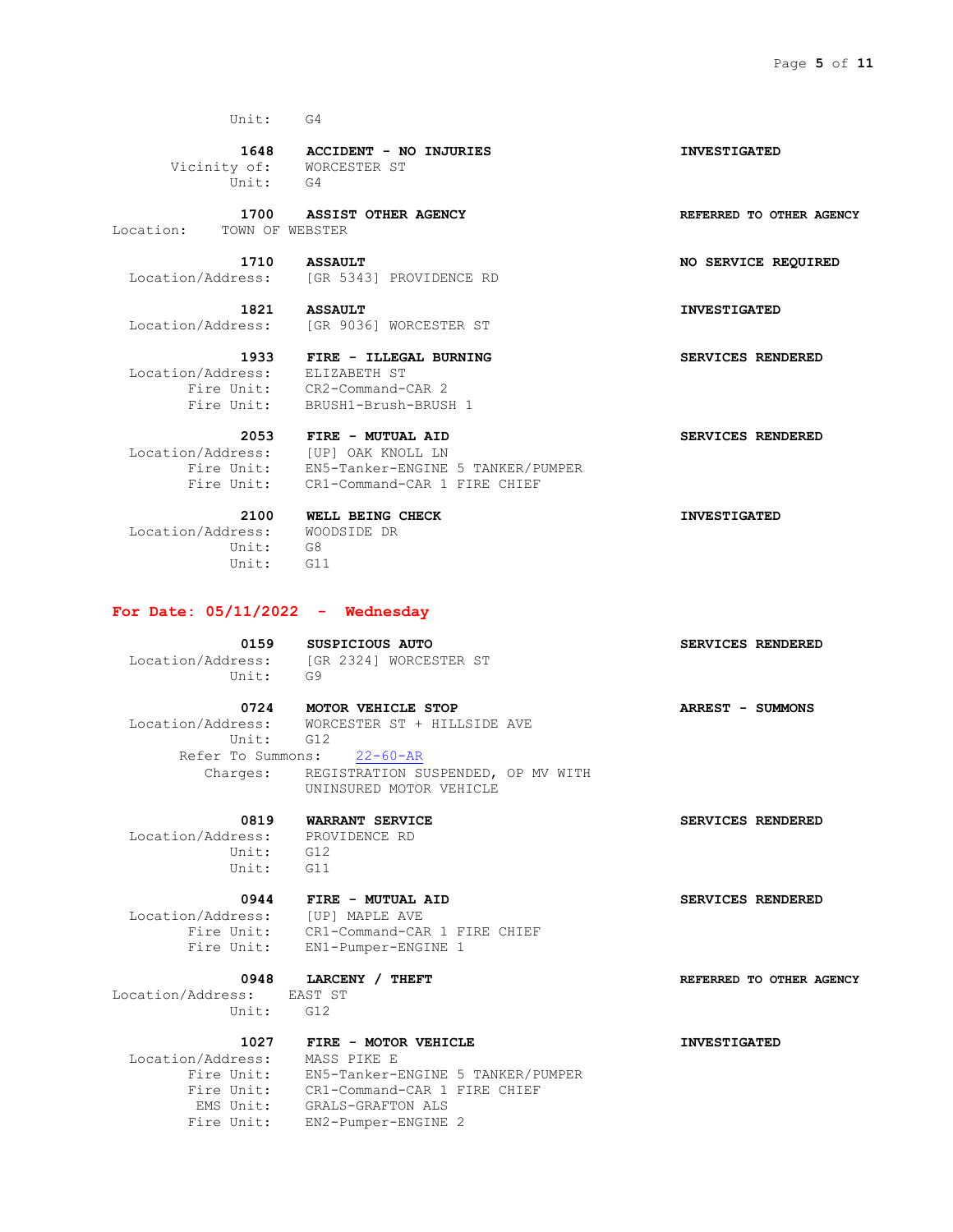**1041 MONITORING TRAFFIC SERVICES RENDERED** Location/Address: [GR 8907] WORCESTER ST Unit: G12

 Location/Address: [GR 79521] UPTON ST Unit: G11

 Location/Address: [GR 49] PINE ST Unit: G12 Unit: G11 EMS Unit: GRALS-GRAFTON ALS

 Location/Address: HIGH POINT DR Unit: G11 Unit: G12

 Location/Address: SUNNYSIDE TER Unit: Unit: G11 Unit: G8

 Location/Address: FITZPATRICK RD Unit: G8

Location/Address: [WO] OAKWOOD LN

 Location/Address: [GR 245] MAIN ST Unit: G11 Unit: G8

 Location/Address: CROSBY RD Unit: G8

Unit: G11

 Location/Address: BRIELLE RD Unit: G8

Unit: G8

 Unit: G11  **2210 DISABLED AUTO SERVICES RENDERED**

 Location/Address: CARROLL RD + BICKNELL RD Unit: G8

 **2243 THREATENING SERVICES RENDERED** Location/Address: SEAN MIKEAL WAY

Unit: G8

#### **For Date: 05/12/2022 - Thursday**

 **0100 ALARM - FIRE - RESIDENTIAL SERVICES RENDERED**

 **1042 MONITORING TRAFFIC SERVICES RENDERED 1307 DISORDERLY PERSON(S) REMOVED TO HOSPITAL**

 **1325 DISTURBANCE - NEIGHBOR SERVICES RENDERED**

 **1733 ACCIDENT - NO INJURIES SERVICES RENDERED**

Location/Address: [GR 5343] PROVIDENCE RD

 **2051 ACCIDENT - NO INJURIES SERVICES RENDERED** Location/Address: [GR 8000] WORCESTER ST

 **1747 AMBULANCE - MEDICAL REFERRED TO OTHER AGENCY**

 **1956 WELL BEING CHECK SERVICES RENDERED**

 **2022 FOLLOW UP SERVICES RENDERED**

 **2025 NO TRESPASSING ORDER SERVICES RENDERED**

 **2046 FOLLOW UP SERVICES RENDERED**

 **1430 LOST OR FOUND ARTICLE SERVICES RENDERED**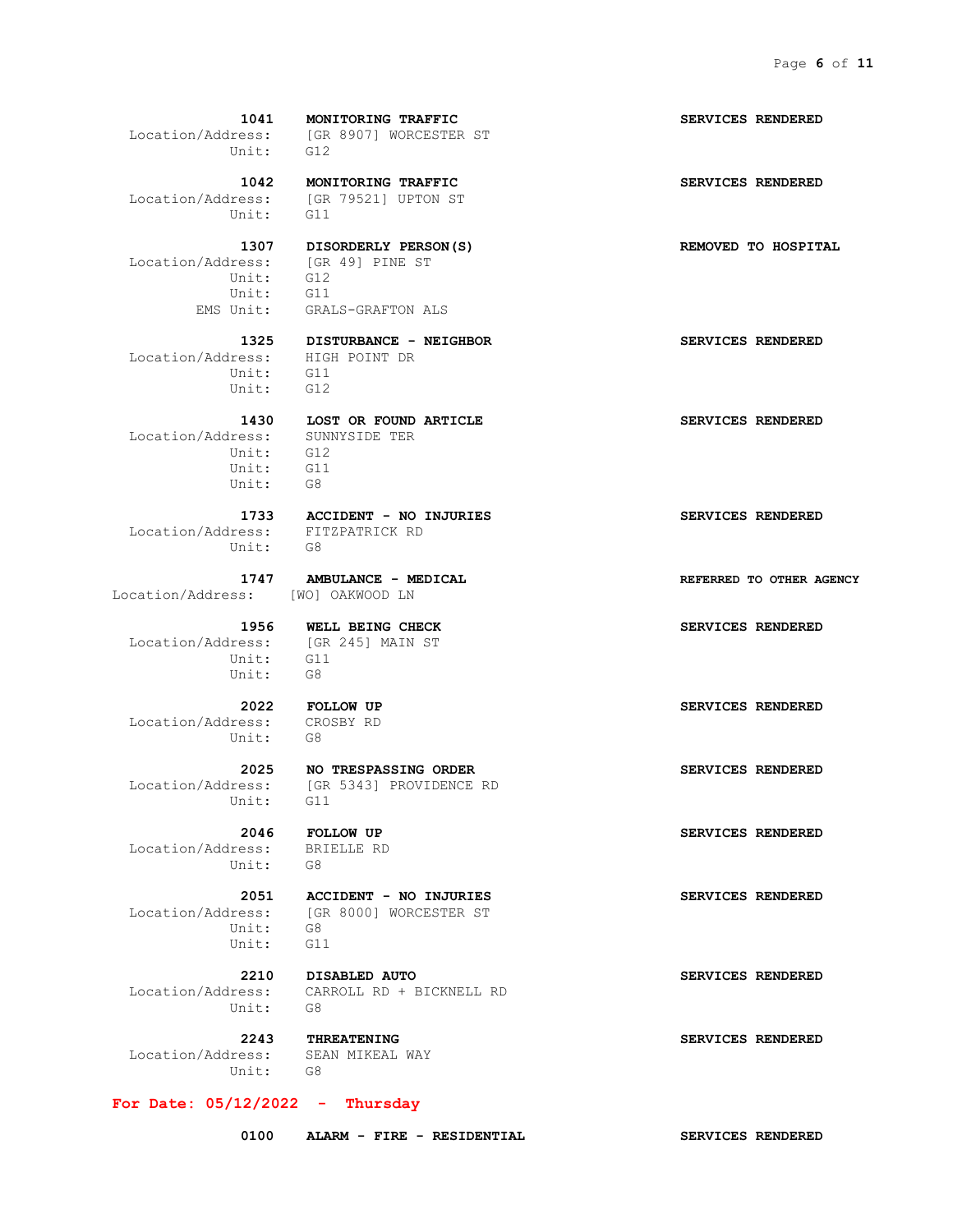Location/Address: CRAFTSMAN CT Fire Unit: EN3-Pumper-ENGINE 3 Fire Unit: CR1-Command-CAR 1 FIRE CHIEF

Location/Address: [GR 49] PINE ST

 Vicinity of: UPTON ST Unit: G4

 Location/Address: GEORGE HILL RD Unit: G13

Unit: G4

Location/Address: UPTON ST<br>Unit: G13 Unit:

Unit: G4

 Location/Address: DEERNOLM ST Unit: G4

Unit: G4

Location/Address: LELAND HILL RD

 Location/Address: CROSBY RD Unit: G4

Location/Address: [WO] LINCOLN ST

Location/Address: VIRGINIA CIR

 Location/Address: FLINT POND DR Unit: G11

 Location/Address: SAMPSON ST Unit: G11 Unit: G8

 **0330 SHOPLIFTING AREA SEARCH NEGATIVE**

 **0847 PUBLIC SERVICE OTHER SERVICES RENDERED**

 **0850 FOLLOW UP SERVICES RENDERED** Location/Address: [GR 5425] PROVIDENCE RD

 **0903 MOTOR VEHICLE STOP VERBAL WARNING**

 **0945 FOLLOW UP SERVICES RENDERED** Location/Address: [GR 5421] PROVIDENCE RD

 **1008 MOTOR VEHICLE STOP VERBAL WARNING**

 **1033 LARCENY / THEFT INVESTIGATED** Location/Address: [GR 77900] CENTENNIAL DR

 **1344 ASSIST OTHER POLICE DEPT UNFOUNDED**

 **1357 MOTOR VEHICLE STOP VERBAL WARNING**

 **1410 LOST OR FOUND ARTICLE INFO RECORDED** Location/Address: [GR 5343] PROVIDENCE RD

1418 **ASSIST OTHER AGENCY REFERRED TO OTHER AGENCY** 

 **1520 FIRE - GAS ODOR SERVICES RENDERED** Fire Unit: CR1-Command-CAR 1 FIRE CHIEF Fire Unit: CR2-Command-CAR 2 Fire Unit: EN1-Pumper-ENGINE 1

 **1525 LOST OR FOUND ARTICLE SERVICES RENDERED**

 **1559 WELL BEING CHECK INVESTIGATED**

 **1624 ERRATIC OPERATOR INVESTIGATED** Vicinity of: WORCESTER ST + CARROLL RD

 **0755 DISABLED AUTO SERVICES RENDERED**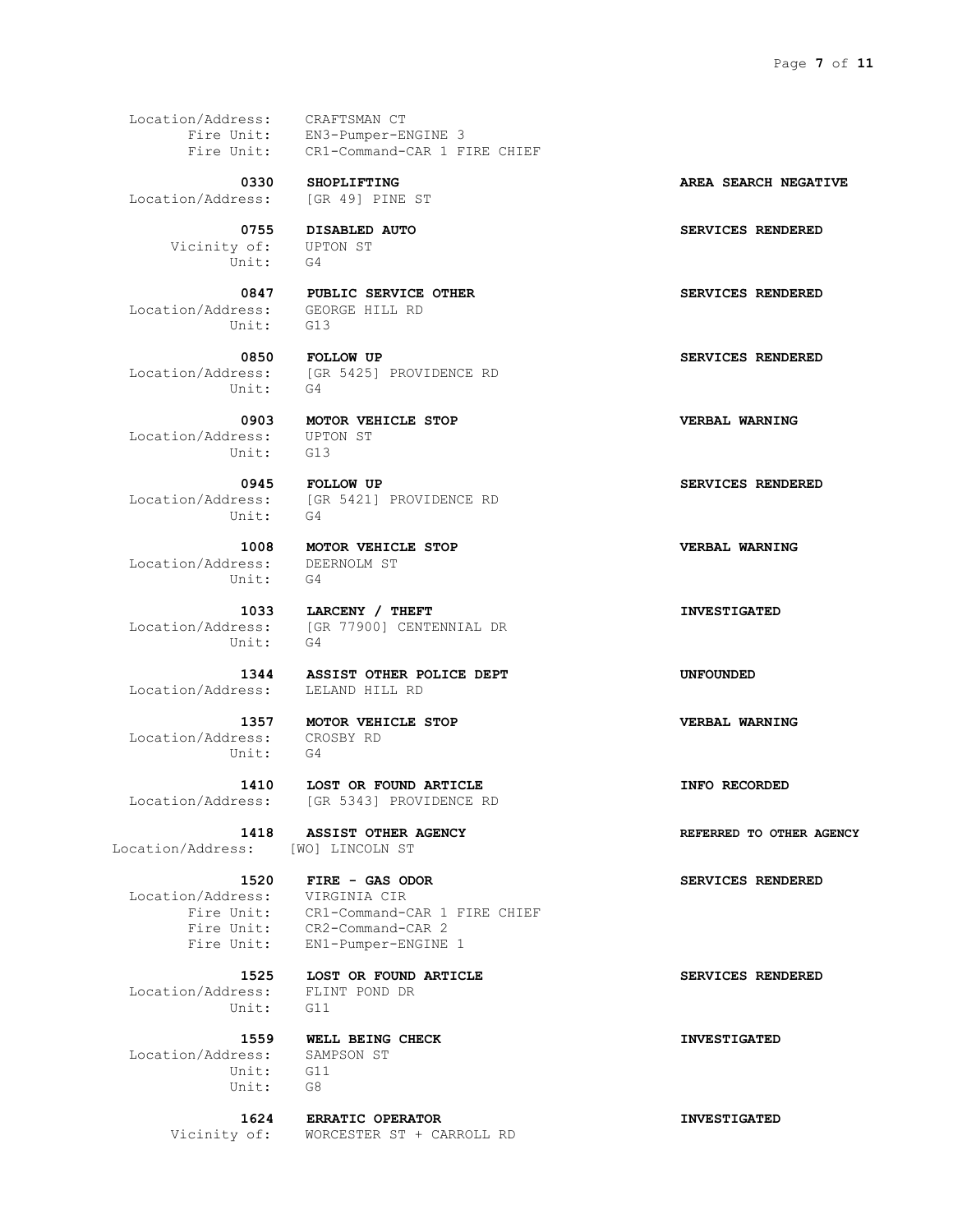**1653 FIREWORKS INVESTIGATED** Location/Address: NORTH ST Unit: G11

 **2056 MOTOR VEHICLE STOP VERBAL WARNING** Location/Address: MILFORD RD + PRATT ST Unit: G11

 Location/Address: LORDVALE BLVD Unit: G11 Unit: G8

 **2131 DISABLED AUTO INFO RECORDED** Location/Address: PROVIDENCE RD

 Location/Address: N MAIN ST Unit: G12 Unit: G10

#### **For Date: 05/13/2022 - Friday**

 **0043 FOLLOW UP SERVICES RENDERED** Location/Address: PROVIDENCE RD Unit: G12

 EMS Unit: GRALS-GRAFTON ALS Unit: G12

0605 **ALARM - MEDICAL PATIENT REFUSAL** Location/Address: [GR 1778] WORCESTER ST

 Unit: G12 Unit: G13

 Location/Address: PROVIDENCE RD Unit: G12 Unit: G10

Unit: G10

Unit: G13 Unit: G4

Unit: G4

Location/Address: NICHOLS DR

0731 **DISORDERLY PERSON(S) SERVICES RENDERED** Location/Address: [GR 2042] WORCESTER ST

### **0820 AMBULANCE - MEDICAL - EMD REMOVED TO HOSPITAL**

 EMS Unit: GRALS-GRAFTON ALS Fire Unit: CR1-Command-CAR 1 FIRE CHIEF Fire Unit: CR2-Command-CAR 2

Location/Address: [GR 6636] GRAFTON COM

0857 **MONITORING SCHOOL SERVICES RENDERED** Location: NORTH STREET @ COMMON

Location/Address: [GR 5343] PROVIDENCE RD

0956 LOST OR FOUND ARTICLE **SERVICES** RENDERED  **1115 TRAFFIC CONTROL CITATION ISSUED** Location/Address: [GR 5343] PROVIDENCE RD

 **2103 SUSPICIOUS PERSON INVESTIGATED**

 **2234 CIVIL DISPUTE INVESTIGATED**

 **0828 MONITORING TRAFFIC SERVICES RENDERED**

 **0942 THREATENING SERVICES RENDERED**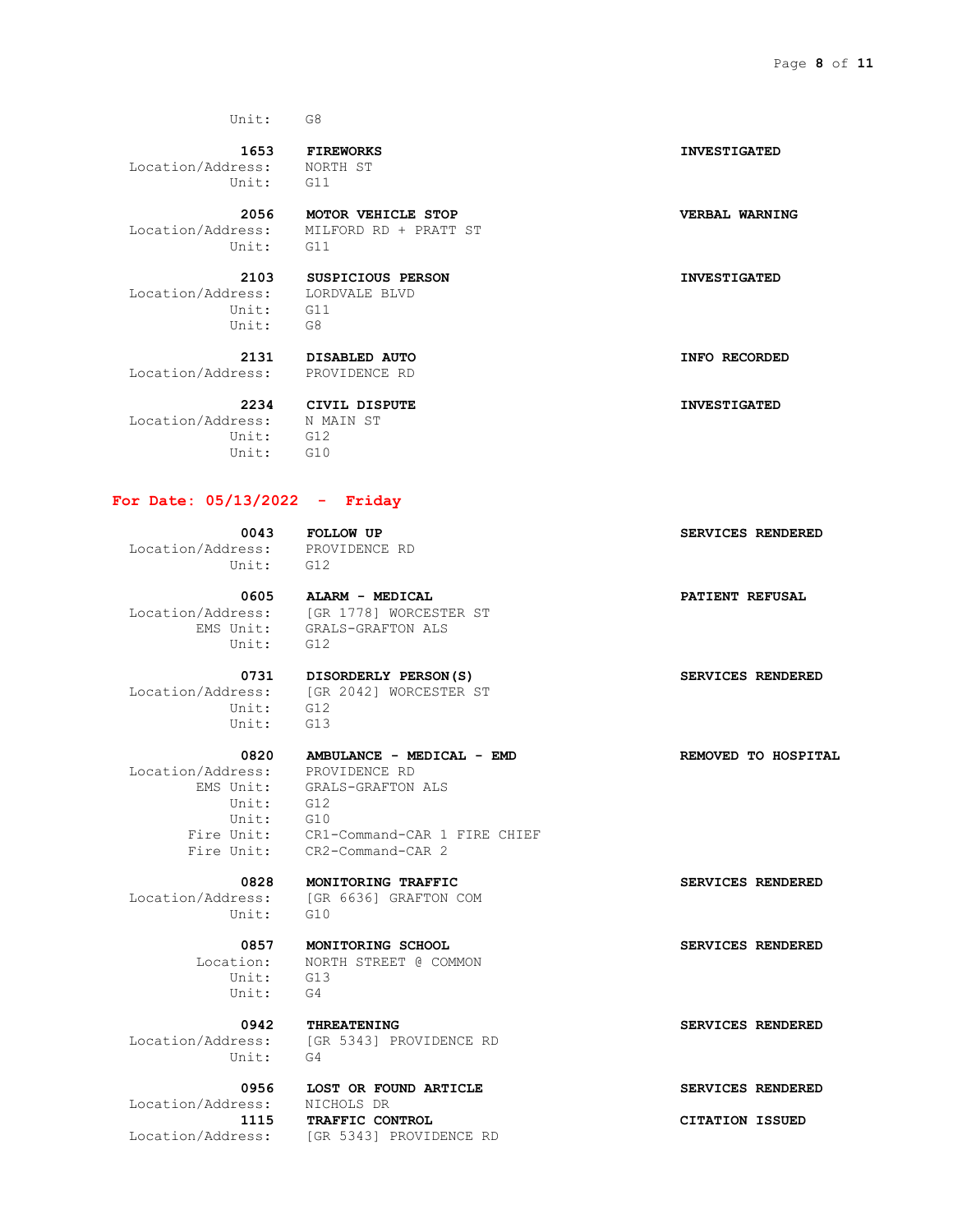Unit: G13 Unit: G4

 Location/Address: GRAFTON COM Unit: G13

 Location/Address: MURRAY AVE Unit: G13

Location/Address: WESSON ST<br>Unit: G4 Unit:

Unit: G13

Unit: G4

Unit: G10

Unit: G9

 **1919 HARASSMENT SERVICES RENDERED** Location/Address: [GR 5343] PROVIDENCE RD

 Location/Address: SAMPSON ST Unit: G9 Unit: G4 Fire Unit: EN2-Pumper-ENGINE 2 Fire Unit: EN1-Pumper-ENGINE 1 EMS Unit: GRALS-GRAFTON ALS Unit: G4<br>Unit: G4

#### **For Date: 05/14/2022 - Saturday**

 **0032 MOTOR VEHICLE STOP VERBAL WARNING** Location/Address: [GR 2241] WORCESTER ST Unit: G10  **0038 DISTURBANCE - LOUD NOISE SERVICES RENDERED** Location/Address: [GR 623] GRAFTON COM

 **1128 ALARM - CARBON MONOXIDE ACCIDENTAL/DEFECT ALARM** Location/Address: [GR 480] MILLBURY ST EMS Unit: GRALS-GRAFTON ALS Fire Unit: CR1-Command-CAR 1 FIRE CHIEF Fire Unit: CR2-Command-CAR 2 Fire Unit: EN1-Pumper-ENGINE 1

 **1139 MOTOR VEHICLE VIOLATIONS CITATION ISSUED**

# **1225 WIRES DOWN UNFOUNDED**

 **1258 MOTOR VEHICLE STOP CITATION ISSUED**

 **1350 MONITORING TRAFFIC SERVICES RENDERED** Location/Address: [GR 9036] WORCESTER ST

 **1351 MONITORING TRAFFIC SERVICES RENDERED** Location/Address: [GR 5425] PROVIDENCE RD

 **1415 LOST OR FOUND ARTICLE SERVICES RENDERED** Location/Address: [GR 5343] PROVIDENCE RD

 **1517 SPECIAL ASSIGNMENT SERVICES RENDERED** Location: NORTHBRIDGE POLICE STATION

 **1927 ALARM - FIRE - RESIDENTIAL INVESTIGATED**

# Fire Unit: TOWER1-Aerial-TOWER 1 Fire Unit: R1-Heavy Rescue-RESCUE 1 Fire Unit: EN3-Pumper-ENGINE 3 Fire Unit: CR1-Command-CAR 1 FIRE CHIEF Fire Unit: TR6-Support-TR 6 - LIGHT & AIR TRUCK Fire Unit: M1-Other 1-M1 - UTILITY TRUCK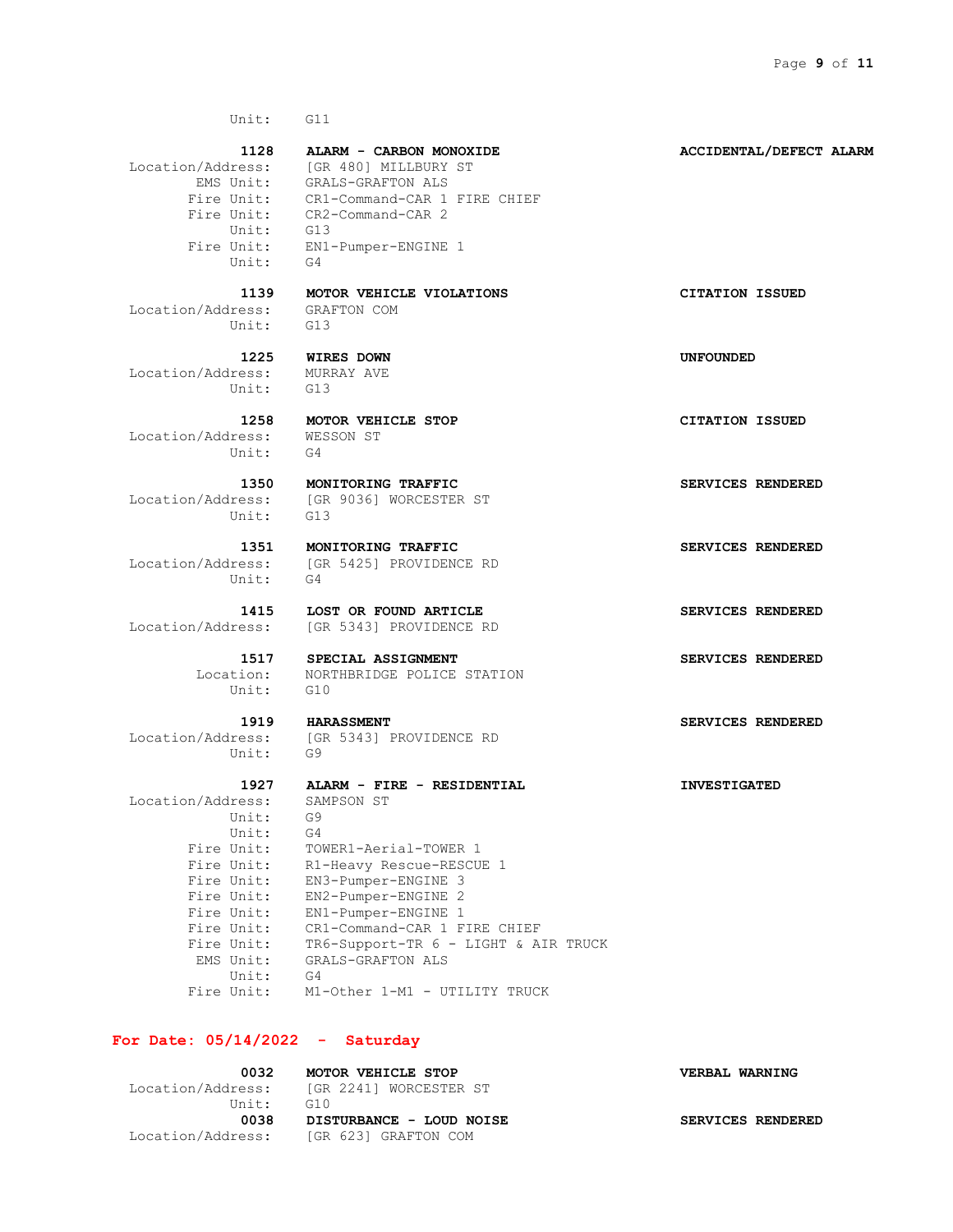Unit: G10  **0050 SUSPICIOUS AUTO NO SERVICE REQUIRED** Location/Address: [GR 16] MAIN ST Unit: G9  **0213 ACCIDENT - NO INJURIES ARREST - CUSTODY** Location/Address: MAIN ST Unit:  $G9$  Unit: G10 Refer To Arrest: 22-63-AR Arrest: COTE, TIMOTHY JONATHAN Address: 9 HARDING ST Apt. #A SOUTH GRAFTON, MA Age: 41 Charges: OUI-LIQUOR OR .08% MARKED LANES VIOLATION NEGLIGENT OPERATION OF MOTOR VEHICLE  **0524 LOST / FOUND PET SERVICES RENDERED** Location/Address: BRIGHAM HILL RD Unit: G12 0957 **ALARM** - **BURGLAR ACCIDENTAL/DEFECT ALARM**  Location/Address: [GR 4169] WORCESTER ST Unit: G10  **1024 CITIZEN COMPLAINT SERVICES RENDERED** Location/Address: PULLARD RD  **1031 AMBULANCE - MEDICAL PATIENT REFUSAL** Location/Address: MAXWELL DR EMS Unit: GRALS-GRAFTON ALS Unit: G10  **1105 FIREWORKS SERVICES RENDERED** Location/Address: NORTH ST Unit: G12 Unit: G10  **1140 AMBULANCE - MEDICAL PATIENT REFUSAL** Location/Address: CROSBY RD Unit: G10<br>EMS Unit: GRAT GRALS-GRAFTON ALS  **1148 AMBULANCE - MEDICAL REMOVED TO HOSPITAL** Location/Address: MURRAY AVE  **1153 WELL BEING CHECK SERVICES RENDERED** Location/Address: [GR 237] MAIN ST Unit: G12  **1312 FIRE - PUBLIC SERVICE SERVICES RENDERED** Location/Address: SAMPSON ST Fire Unit: CR1-Command-CAR 1 FIRE CHIEF  **1505 ASSIST OTHER POLICE DEPT SERVICES RENDERED** Location/Address: PROVIDENCE RD  **1520 FOLLOW UP INFO RECORDED** Location/Address: FAULKNER RD Unit: G4  **1643 CIVIL DISPUTE SERVICES RENDERED** Location/Address: PROVIDENCE RD